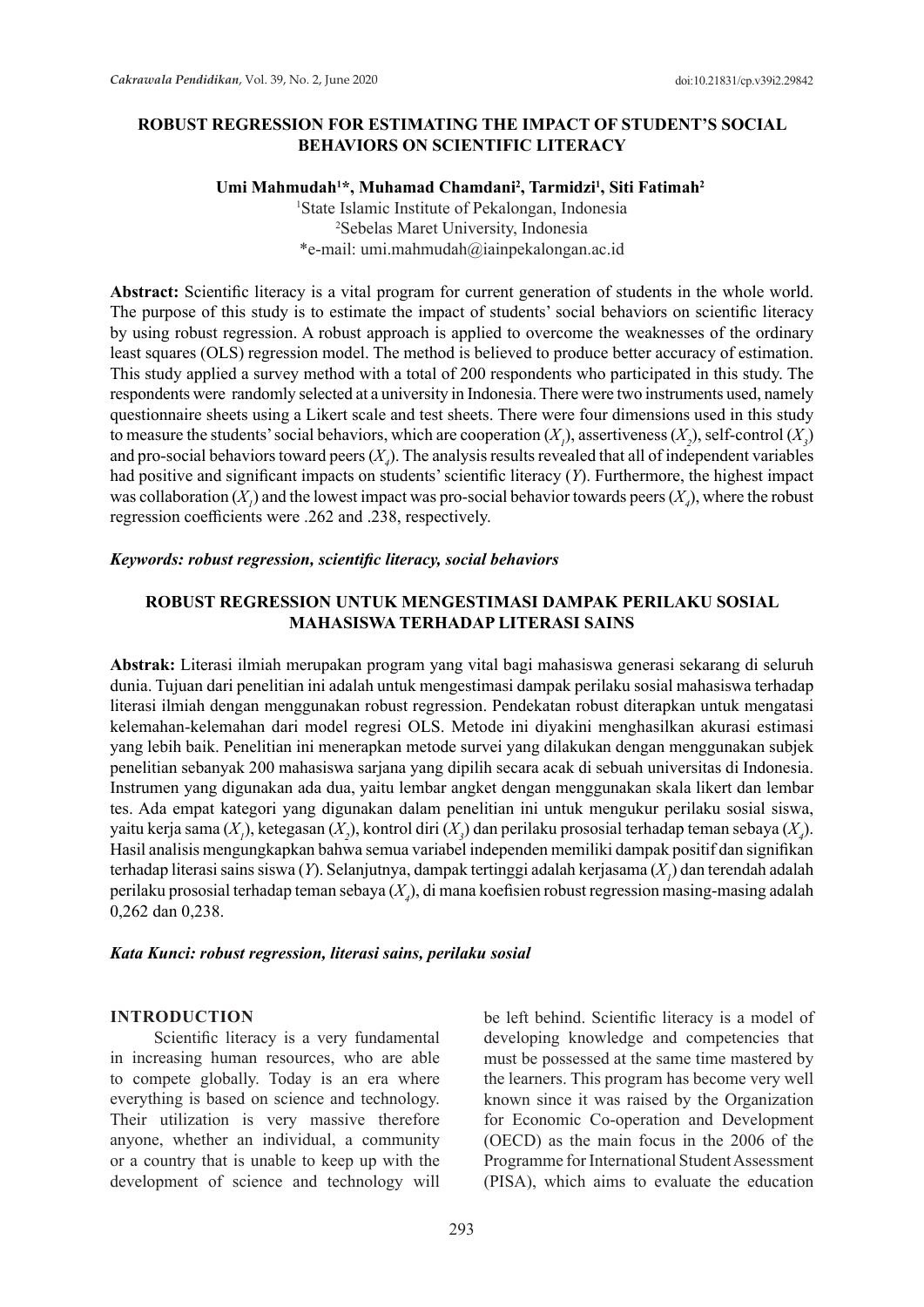system of countries. The definition of scientific literacy based on the OECD (2003) is the ability to use scientific knowledge, to identify questions or problems, and to describe conclusions based on data or evidences.

National Science Education Standards defines the scientific literacy as an understanding of both scientific content and practices. Then, this also includes the ability to use that knowledge to participate in decision-making that may affect the global community (NRC, 1996). Scientific literacy provides convenience in understanding phenomena to be able to help natural decisionmaking that may change human activities in the future (OECD, 2003). Simply put, good scientific literacy can be known when someone is able to observe, to evaluate, and to interpret scientific knowledge. DeBoer (2000) states that scientific literacy reflects a broad understanding of science for educational purposes, while Bybee, McCrae, & Barry (2009) state it is the ultimate goal of science education. Thus, learning science given to students should be able to produce students who are literate in science.

Based on the results of preliminary observations during science learning, the majority of students (around 95%) stated that science was difficult while students who stated science was easy had a very alarming number, which was only 1%. Then, the preliminary observation also indicate that more than 90% of students are afraid of science materials, even before they know the contents of these materials. Students tend to face difficulties in understanding science concepts and completing assignments given by lecturers, especially questions that require a high level of understanding. These problems have an impact on students' ability to think creatively and their critical thinking skills. Having the ability to think creatively and critically is one of the abilities that must be possessed by students in the 21st century. Thus, Indonesian students can compete internationally.

Implementing scientific literacy in the real world is very important. Scientific literacy may produce scientific literate thinkers to make wise choices based on data and scientific information. Ultimately, scientific literacy can be used to resist racism, sexism, bigotry and social injustice (Maienschein, 1998). Scientifically literate people have skeptical and creative mind habits that are valuable in promoting scientific decision

making. Thus, they tend to be immune to hoaxes because of their ability to properly digest information even though this comes rapidly.

The Indonesian government and practitioners of science education have given good attention to the importance of scientific literacy for students in Indonesia even though the term of scientific literacy is not explicitly stated in the latest education curriculum. The content of core and basic competencies shows that the development of students' scientific literacy is one of the goals of science education in junior high schools.

Supahar, Rosana, Ramadani, & Dewi (2017) report that science students are required to have skills in observing by using appropriate equipment, carry out experiments based on procedures, recording the results of observations and measurements, making conclusions as well as communicating them verbally and in writing according to the facts and evidences.

It is a real effort from the government in order to improve the level of Indonesian literacy which is categorized as very low. It can be seen very clearly from the assessment results of science learning outcomes at the international level conducted by the OECD on the Program for International Student Assessment (PISA). In fact, Indonesia has always been ranked below, with point's scores always below the OECD average score.

The results of the 2018 PISA survey released by the OECD (2019) also show that students in Indonesia have lower scores than the OECD average scores on the three basic competencies, namely reading, mathematics and science. Further, the report indicates that Indonesian literacy levels on all three basic competencies have fluctuated. Overall, the results of Indonesia's achievements based on the PISA survey are always below the OECD average. The PISA results from 2006 to 2018 show an increasing trend in science scores. Then, there is an increase of 21 points in the 2012 to 2015 of PISA results, which are 382 points to 403 points. However, there is a decrease of 7 points, from 403 in 2015 to 396 in 2018.

The purpose of this study is to analyze the social behavior of students towards scientific literacy. It is important to note that scientific literacy competencies established by the OECD (2003) are used as a reference to measure student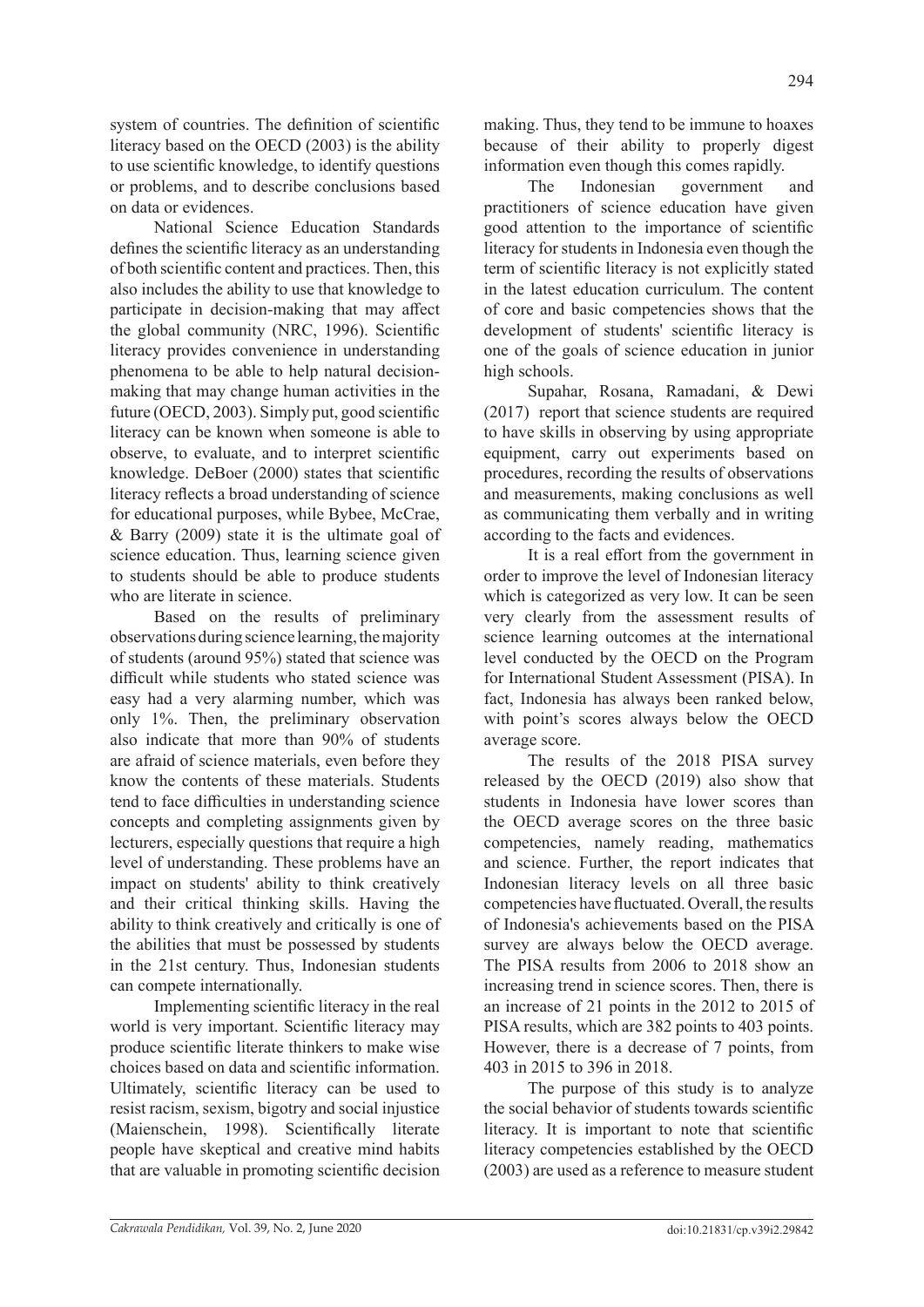literacy levels. There are three competencies, which are the ability to observe, the ability to evaluate, and the ability to interpret scientific knowledge. The first competency includes three basic abilities; (1) the ability to explain various scientific phenomena related to the development of science and technology, (2) the ability to see natural phenomena, and (3) the ability to describe clearly and systematically. The second competency is the ability to evaluate, which has good knowledge and ability to answer all scientific information asked by users. The last competence is the ability of interpretation, namely understanding scientific knowledge through data sources and scientific evidence. This competency requires accuracy and certainty in explaining the material when interpreting data from tables, diagrams, graphs, prototypes, and other types of data.

There are studies that are conducted in analyzing the relationship between student's behavioral patterns and academic performance. Most of studies are commonly suggested that there is positive and significant relationship between academic and social behaviors and academic performance (see Lechner, Danner, & Rammstedt, 2017; Farrington, Roderick, Allensworth, Nagaoka, Keyes & Johnson, 2012; Borghans, Golsteyn, Heckman, & Humphries, 2011; Truesdell & Abramson, 1992).

Macan, Shahani, Dipboye, & Phillips (1990) associate the academic performance and time management by using as many as 160 students. The result reveals that students who have full control over their time have a greater evaluation of their performance, better work and life satisfaction. Then, the r result also reports a positive and significant correlation between time management and Grade Point Average (GPA). Gaševic, Zouaq, & Janzen. (2013) found there is positive and significant relationship between academic performance and social ties, where the study uses as many as 505 students at a university in Canada. Farrington et al. (2012) report that a social behavior is one of the noncognitive factors that influence student success while deVries (2018) states that social behavior is related to both math and reading grades.

This study uses robust approach on regression model to produce higher accuracy of estimation results. It is well-known that the traditional regression model, which applies

ordinary least square (OLS) method, tends to obtain misleading results due to its sensitivity of the existence of outliers (Fox & Weisberg, 2011). It is important to note that the outliers are extreme values in data set which yield a less accurate estimation result (Zimmerman, 1998; Fox, 2002).

A robust regression is a powerful tool in order to deal with the outliers' problem therefore the method is widely applied in various fields of studies. Most researchers suggest that the method is very useful as well as fundamental in data analysis. The most interesting thing about robust regression is that there is no need for assumption tests that should be done when using the OLS method. This is because the robust approach is a nonparametric method based on sample replication. This method is very useful to restrain the impact of outliers in regression analysis (Chen, 2007). In addition, this method is also powerful for detecting the presence of outliers and at the same time providing estimation results that are resistant to its existence (Alma, 2011).

In order to get the empirical results, this study uses a questionnaire that is distributed to as many as 200 students who are randomly selected. The statistical data is analyzed by using R program. Even though there are studies that analyze the impact of students' social behavior on academic performance. However, its effect on student literacy levels is still very limited, especially on Indonesian undergraduate students. Therefore, this research becomes very important in order to provide an overview and reference for the development of scientific literacy levels of students, especially in Indonesia. As mentioned earlier, the facts show that Indonesian students' scientific literacy is very low.It is necessary to find a real solution immediately to improve the level of student scientific literacy. The purpose of this study is to estimate the impact of students' social behaviors on scientific literacy by using robust regression. This study is expected to help the Indonesian government and education practitioners for this purpose by considering the aspect of social behaviors of students.

### **METHODS**

This study estimates the relationship between students' social behaviors and scientific literacy by using robust regression. Many researchers believe that this method is able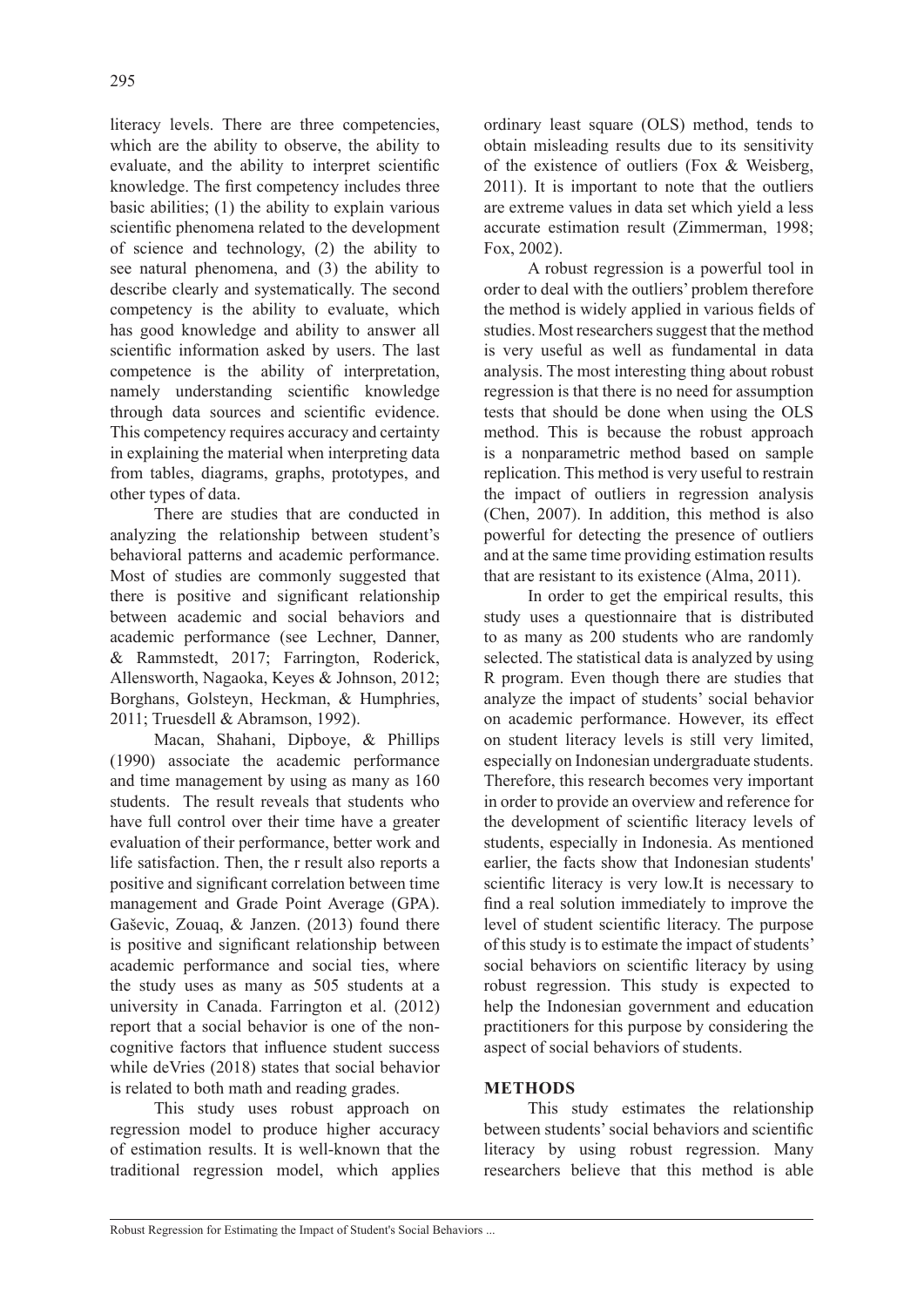to produce better results than the traditional regression, namely ordinary least square (OLS) method. This study applies a survey method conducted by using 200 research subjects which are randomly selected at a university in Indonesia. There are two instruments used, namely questionnaire sheets using a Likert scale and test sheets. The questionnaire is used to measure the variables of students' social behavior. Meanwhile, scientific literacy variable is measured using 15 questions in the form of written assignments, where these questions refer to the indicators used by the OECD. The questions include three scientific literacy competencies, namely the ability to observe, the ability to evaluate, and the ability to interpret scientific knowledge. It is important to point out that the level of validity and reliability of the instruments used in this study shows good categories. Based on the results of the analysis using SPSS shows that all question items have a significance value below .05, which means that they are statistically valid. Meanwhile, the reliability test using Alpha Cronbach yields a value of .82 for instruments on social behavior and its value is .78 for the instruments on the test sheet. This study uses a quantitative approach to describe the results of the analysis by using robust regression. Statistical analyses are performed by using R program applying a significance level of .05.

For the purpose of this study, data collection is carried out on randomly selected students at State Islamic Institute of Pekalongan University in Indonesia. The dependent variable (*Y*) used in this study is the level of scientific literacy of students. As mentioned earlier, to measure the level of scientific literacy, this study uses three competencies following the provisions of the OECD (2003). Meanwhile, independent variable in this study is social behavior (*X*), which is consisted of 4 (four) categories, namely cooperation  $(X_1)$ , assertiveness  $(X_2)$ , self-control  $(X_3)$  and pro-social behaviors toward peers  $(X_4)$ . These four independent variables follow the indicators of social behavior used by El Mallah (2014) in estimating the relationship between the forms of social behavior and aggression to forecast academic outcomes.

OLS regression is the most common method in analyzing the impact of independent variables (*X*) on dependent variable (*Y*).

However, it is well-know that this method tends to produce misleading. Alma (2011) state that OLS method should not be applied to regression analysis when the data set is contaminated by the outliers because it may produce inaccurate as well as misleading results. Other than that, OLS method is not appropriate to use if the data set is not normally distributed.

Many researchers believe that robust regression is one of the most powerful tools to overcome the weaknesses of the OLS method (see Chen, 2007; Fox & Weisber, 2011; Alma, 2011). Therefore, this method is believed to yield the estimation results with high accuracy. Basically, robust regression is an iterative procedure for analyzing the coefficient estimates of regression by identifying outliers in the data set as well as minimizing their impacts to the estimation results. This study applies robust regression to obtain the empirical results of the impact of students' social behaviors (*X*) on scientific literacy (*Y*).

There are several estimation methods of robust regression, namely M-estimation (maximum likelihood), MM-estimation (method of moment), S-estimation, LTS-estimation (least trimmed square) and LMS-estimation (least mean square). However, this study uses MM-estimator to provide the empirical results of relationship between the students' social behaviors and scientific literacy. This estimator is a special type of M-estimator of robust regression. The most important key in MM-estimation is using S-Estimator of robust regression to estimate the regression parameters. Further, M-estimator is used to determine the regression parameters by minimizing the scale of its residuals. MM-Estimation is defined as follows:

$$
\widetilde{\beta}_M = \underset{\beta}{\arg\min} \sum_{i=1}^n \rho \left( \frac{e_i}{s} \right)
$$

Where  $\rho(\cdot)$  is objective function,  $e_i$  is the residual, *s* is the scale of the residuals form M-estimation of robust regression. Meanwhile, the general forms of both the M-Estimation and S-Estimation methods are defined as follows:

$$
\widetilde{\beta}_M = \min_{\beta} \sum_{i=1}^n \rho \left( \frac{y_i - x'_i \widetilde{\beta}}{s} \right)
$$

and

$$
\widetilde{\beta}_S = \arg\min_{\beta} s \sum_{i=1}^n (e_1, e_2, ..., e_k)
$$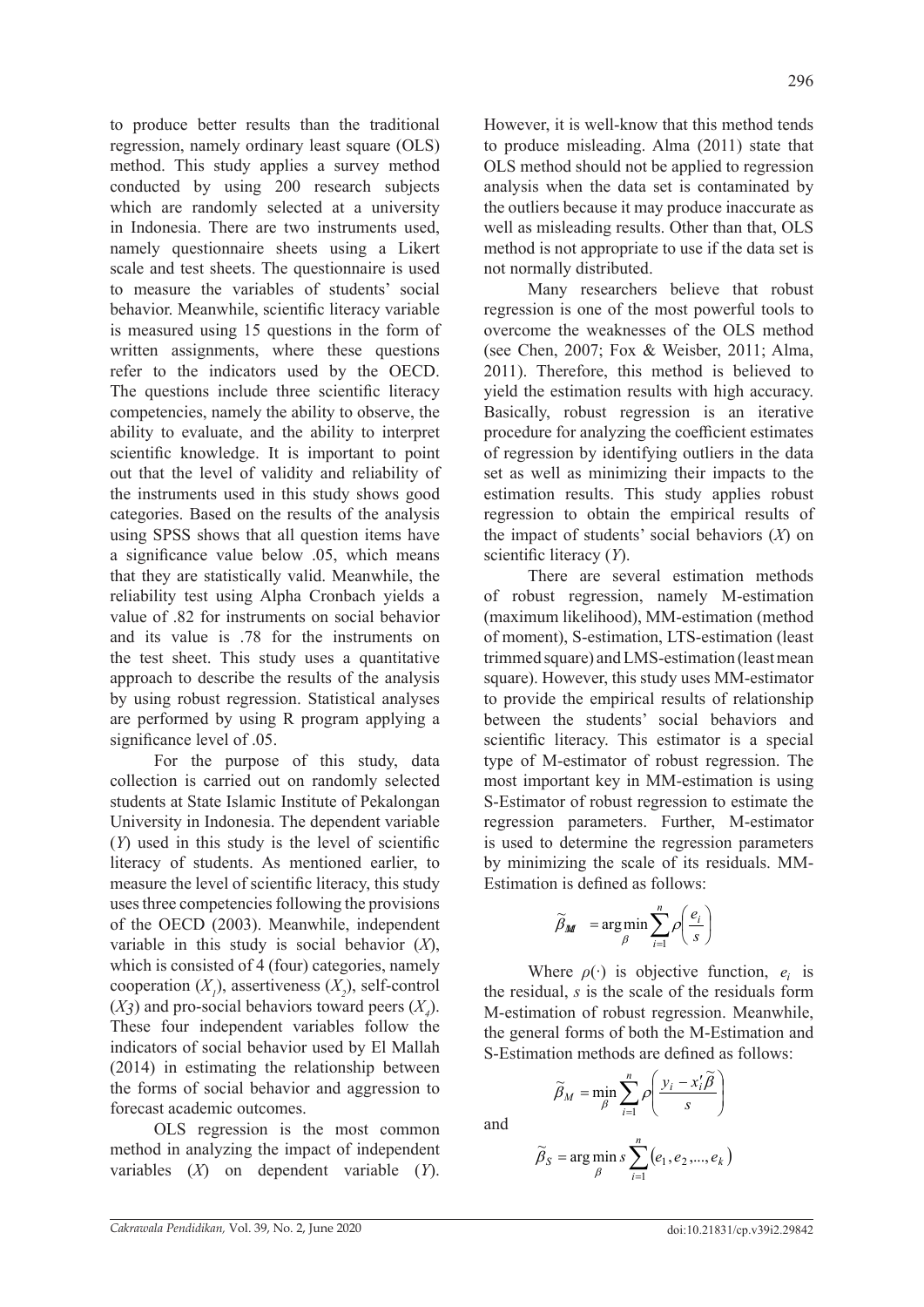Where  $y_i$  is dependent variable,  $x_i$  is independent variable, and  $\beta$  is coefficient regression. Generally, there are six steps of MMestimator are as follows (Fox & Weisberg, 2011):

*Step 1*: calculating the residual values of S-Estimation by using  $e_i = y_i - \hat{y}_i$ .

*Step 2*: calculating the scale values of S-Estimation by using  $e_i$  from step 1 and then calculating the initial weight by using the following formula.

$$
w_i = \left\{ \left[ 1 - \left( \frac{e_i}{4.685} \right)^2 \right] \right\}^2 f \left| e_i \right| \le 4.685
$$
  
0  
 $f \left| e_i \right| > 4.685$ 

*Step 3*: calculating the coefficient of regression by using  $e_i$  with the scale of S-Estimation as the initial iteration of weight least square estimation.

*Step 4*: calculating the values of new weight by using the scale estimation of the initial iteration of weight least square.

*Step 5*: calculating the coefficient regression by  $\lim_{M \to \infty} \hat{\beta}^{(m+1)} = (X' W^m X)^{-1} X' W^m y$ .

*Step 6*: repeating step 2 to step 5 to determine a convergent value of  $\hat{\beta}^{(m+1)}$ .

These steps are used to determine the impact of independent variables, which are cooperation  $(X_1)$ , assertiveness  $(X_2)$ , self-control  $(X_3)$  and pro-social behaviors toward peers  $(X_4)$ on student's scientific literacy (*Y*). The empirical results are expected to be free from the influence of outliers so that they have high accuracy. Therefore, the final conclusion does not produce misleading decisions. Simply put, MM-Estimation start by performing S-Estimation then using the results as the initial point for M-Estimation in the second step. As mentioned before, MM-Estimation is a combination of these two methods therefore this method is able to address outliers in both dependent and independent variables.

### **RESULTS AND DISCUSSION Results**

Descriptive statistics are presented to obtain the general view of all respondents used in this study. According to the data set, the majority of respondents are known to be male, which are as many as 110 respondents (55%) compare to female respondents, i.e., 90 respondents (45%). Meanwhile, the average of respondents' age is about 23 years old with standard deviation is 5 years. The youngest and the older respondents are 17 and 35 years old, respectively. The level understanding of scientific literacy where respondents are asked about their confidence in mathematics and science knowledge and its applications is as follows. Approximately half of those surveyed (46%) say that they are not confident about their knowledge in mathematics and science. A minority of the respondents (21%) indicates that they slightly confident about their ability in mathematics and science. Meanwhile, there are 33% of the respondents have good confidence in their knowledge.

A closer look at the data set reveals that the majority respondents who have good confidence level of scientific literacy; they come from science major in high school therefore already have enough background in mathematics and science. Further, the data set also indicates that most of the social science based respondents are not at all confident or have slightly confidence in their knowledge of mathematics and science. Furthermore, the data set also reveal the respondents with science major in high school is about 44.5% compare to those who are social major students, which is 55.5%.

A further statistical analysis reveal that the original data are not normally distributed (or close to normal distribution) therefore parametric method such as OLS method is not applicable in determining the impact of students' social behavior on scientific literacy. This study uses Kolmogorov-Smirnov test for analyzing the normality of the original data from questionnaire distribution. Table 1 presents the results of normality test that show all independent variables, namely cooperation  $(X<sub>1</sub>)$ , assertiveness  $(X_2)$ , self-control  $(X_3)$  and pro-social behaviors toward peers  $(X_4)$  are not normally distributed.

 It is important to note that the data set are considered to be normally distributed based on Kolmogorov-Smirnov test when the value of Kolmogorov-Smirnov Z is small. Other than that, asymptotic significance level is able to be used to determine whether the data is normally distributed. The value of asymptotic significance level for two-tailed test is greater than .05 then the variable is considered normally distributed. Contrary, when the value of asymptotic significance level is less than .05 then the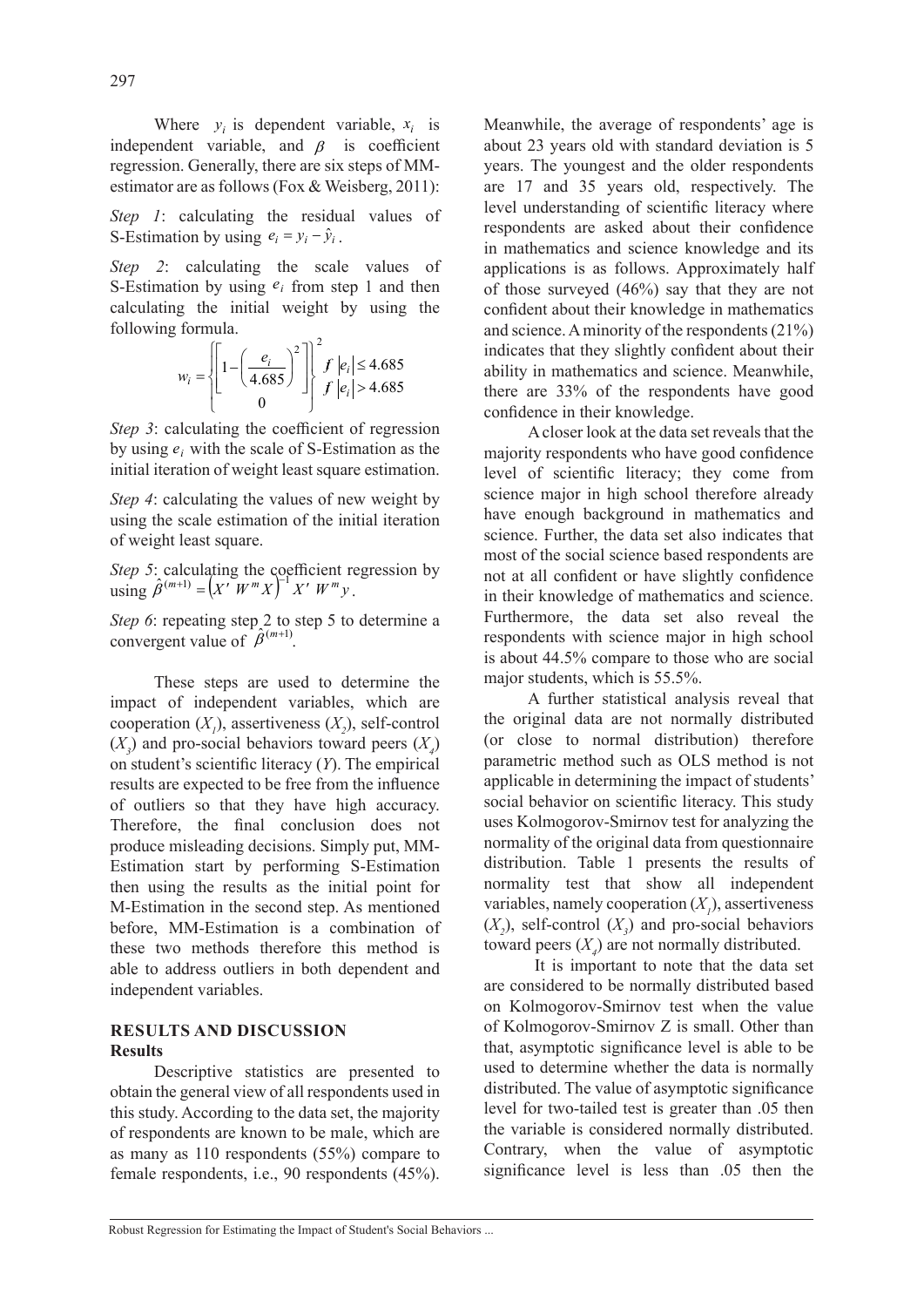| Cakrawala Pendidikan, Vol. 39, No. 2, June 2020 | doi:10.21831/cp.v39i2.29842 |
|-------------------------------------------------|-----------------------------|
|                                                 |                             |

|                                    |                |         | A      |         | $\Lambda_{\scriptscriptstyle 2}$ | $\mathbf{A}_4$ |
|------------------------------------|----------------|---------|--------|---------|----------------------------------|----------------|
| <b>Normal Parameters</b>           | Mean           | 23.89   | 23.24  | 20.88   | 17.84                            | 20.53          |
|                                    | Std. Deviation | 3.695   | 3.403  | 4.230   | 6.342                            | 4.750          |
| Most Extreme<br><b>Differences</b> | Absolute       | .075    | .412   | .235    | .236                             | .247           |
|                                    | Positive       | .075    | .298   | .182    | .198                             | .168           |
|                                    | Negative       | $-.057$ | $-412$ | $-.235$ | $-.236$                          | $-.247$        |
| Kolmogorov-Smirnov Z               |                | 1.067   | 5.833  | 3.328   | 3.331                            | 3.488          |
| Asymp. Sig. (2-tailed)             |                | .205    | .000   | .000    | .000                             | .000           |
|                                    |                |         |        |         |                                  |                |

**Table 1. Normality Test**

variable is not normally distributed.

From Table 1 it is clearly seen that the only variable is normally distributed is students' scientific literacy (*Y*) where the asymptotic significance level is .205, which is greater than .05. Since the values of asymptotic significance level for the four independent variables, which are cooperation  $(X_1)$ , assertiveness  $(X_2)$ , selfcontrol  $(X_3)$  and pro-social behaviors toward peers  $(X_4)$  are less than .05 then it is safe to assume that the independent variables used in this study are not normally distributed.

A further analysis also reveals that all variables are contaminated by outliers as shown in Figure 1. The outliers are defined as the extreme values that are far away from the data set. It is apparent that both of dependent and independent variables that are used in this study are contaminated by the outliers. Therefore, in order to estimate the impact of students' social behaviors on scientific is more appropriate to use robust regression than the traditional OLS method of regression. Table 2 indicates the empirical results from MM-estimation of robust regression.

The results of the analyses produce several important findings as follows. The robust residual standard error is about 1.444, which is considered quite small. Equally important, the convergent value of the robust coefficient regression is achieved at 13 IRWLS iterations. A further novel finding is that the analysis produces multiple *R-squared* by .784 while the *Adjusted R-squared* is .780.

Furthermore, the results of the analysis provide clear support for the positive impact of social behaviors of the students on their scientific literacy. Importantly, the results not only producφθ <sup>β</sup>ösltive impacts but also provide clear evidence that these impacts are statistically significant at the significance level of .05. From

Table 2 it can be seen clearly that all independent variables used in this study, namely cooperation  $(X_1)$ , assertiveness  $(X_2)$ , self-control  $(X_3)$  and prosocial behaviors toward peers  $(X_4)$  have positive and significant impact on the dependent variable (*Y*), which is students' scientific literacy. Overall, the estimates of the coefficient vector of robust regression by using MM-Estimation for the four independent variables are .262; .240; .249; and .238, respectively. Table 2 also indicates that all independent variables produce *p-value* by .000, which is less than  $.05$ .

# **Discussions**

This study analyzes the impact of students' social behavior on scientific literacy by using robust regression. Overall, these empirical results indicate that the four categories in social behaviors used in this study provide quite similar number of coefficient regression, where the numbers are in the range .24 to .26. All things considered, the empirical results produce clear support that the students' social behaviors influence the scientific literacy positively. The results are in accordance with research by deVries (2018) states that social behavior is related to both mathematics and reading grades. This means that social behavior has a strong influence on student achievement, especially mathematics and reading grades. Repolschi (2017) states social behavior has a significant influence on critical thinking skills where all students should have this skill to have good scientific literacy. Through critical thinking skills and scientific literacy, students are able to take actions/decisions responsibly towards both of the context and conditions of life in the social environment (Suwono, Pratiwi, Susanto, & Susilo, 2017). Turiman, Omar, Daud, & Osman (2012) state that scientific literacy is basically combining both insights related to science and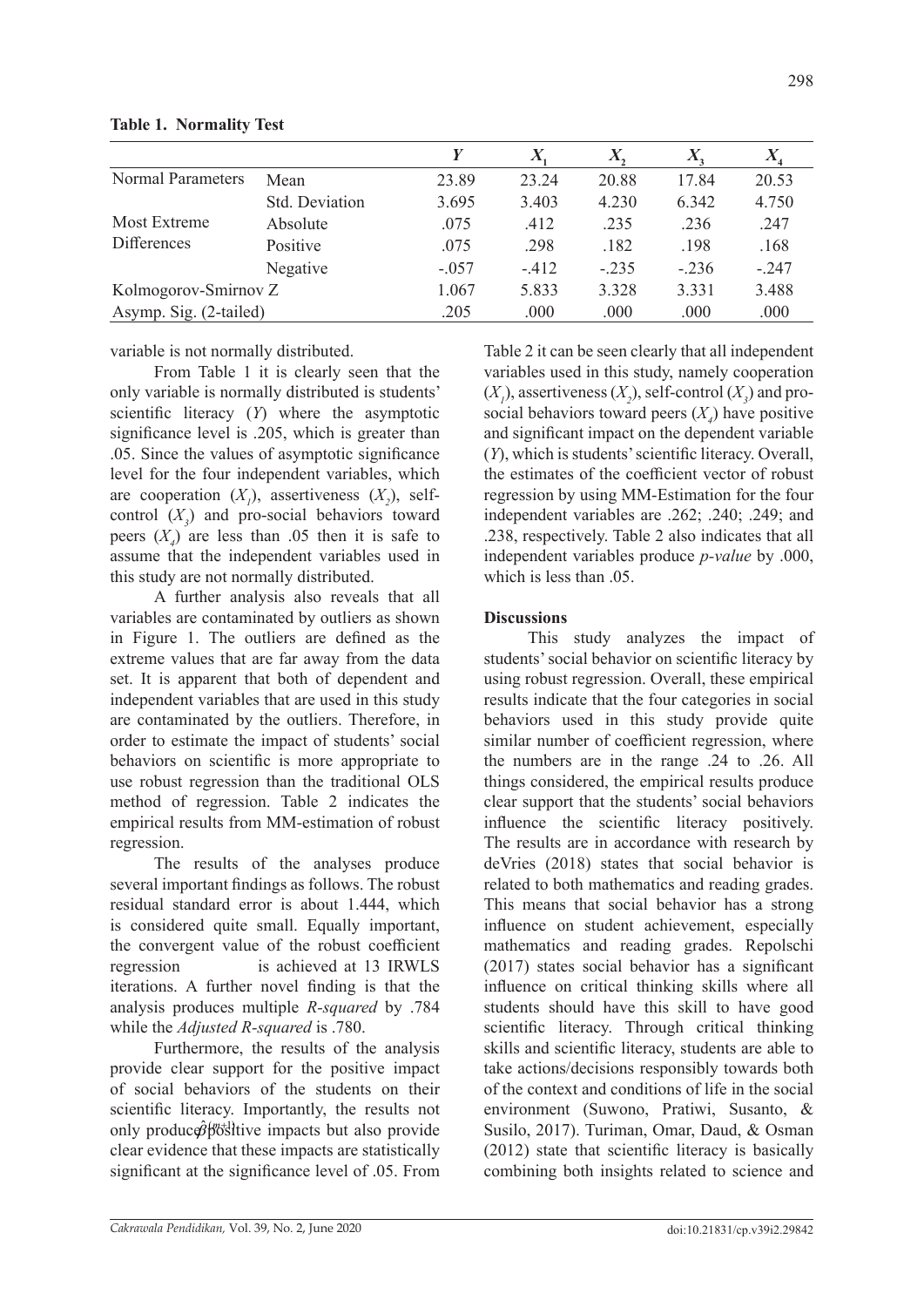

**Figure 1. Outliers Detection**

| <b>Table 2. Estimation Results of MM-Estimation</b> |  |  |
|-----------------------------------------------------|--|--|
|-----------------------------------------------------|--|--|

| <b>Variables</b>                          | <b>Estimate</b> | <b>Std. Error</b> | $t$ -value | $p$ -value |
|-------------------------------------------|-----------------|-------------------|------------|------------|
| (Intercept)                               | 3.325           | 1.033             | 3.218      | .002       |
| Cooperation $(X_1)$                       | .262            | .057              | 4.624      | .000       |
| Assertiveness $(X_2)$                     | .240            | .030              | 8.027      | .000       |
| Self-control $(X_2)$                      | .249            | .018              | 13.425     | .000       |
| Pro-social behaviors toward peers $(X_4)$ | .238            | .033              | 7.152      | .000       |

scientific knowledge, as well as skills such as inquiry, critical thinking, problem solving, and decision making.

Furthermore, the results also indicate that the residual standard error of robust regression using MM-Estimation is about 1.444, which is quite small. Another key to remember, this value is the scale of the residuals used in the estimate standard error is related to the accuracy of the estimation results statistically. And, small standard error implies better accuracy of the estimation. This result is in accordance with previous researches (see Zimmeraman, 1998; Chen, 2007). All of these studies report small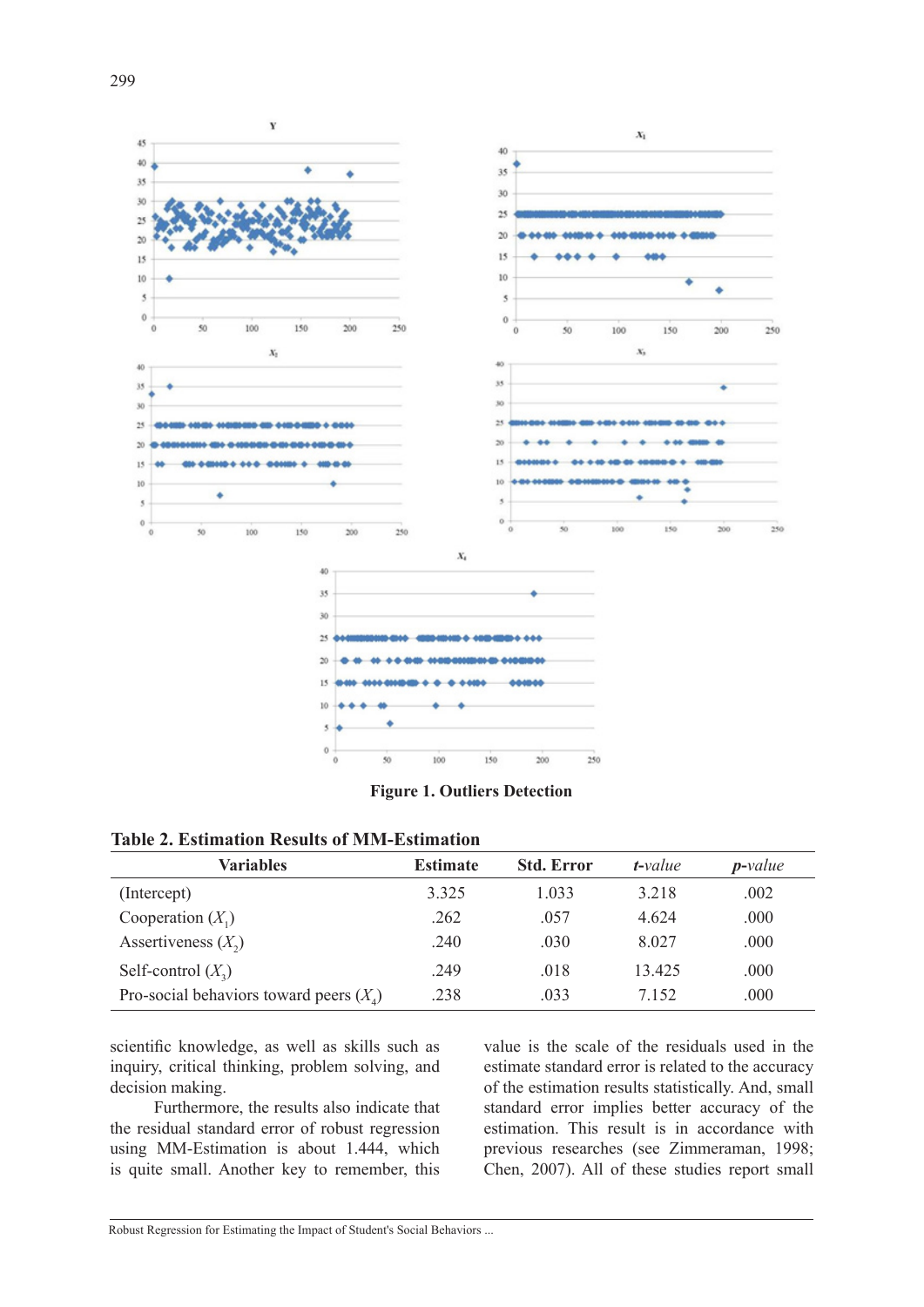values of standard error in robust regression analysis. Overall, the analysis results provide clear evidences that robust regression by using MM-Estimation yields increasingly good results so that there is no possibility to misleading results.

As mentioned before, MM-Estimator of robust regression also produces the multiple R-squared by .784. This means there are about 78.4 % contributions of all the independent variables in interpreting students' scientific literacy while the remaining numbers are explained by other variables. Basically, this value is used to measure how far the ability of the proposed model in Figure 2 in explaining the variation in students' scientific literacy. It is also important to point out that when the value of the multiple R-squared close to one then all the independent variables used in this study, which are cooperation  $(X_1)$ , assertiveness  $(X_2)$ , self-control  $(X_3)$  and pro-social behaviors toward peers (*X4* ) are expected to be able to provide all information that are needed in predicting the dependent variable.

Furthermore, the results of the analysis also show that the competency of the ability to observe produces the highest results while the competency of ability to evaluate yields the lowest results. Based on interviews, students tend to be afraid when facing questions in the form of developed concept. In order to develop evaluation skills must be supported by studying scientific literature. Large and credible literature studies can be used as a basis for strengthening and developing scientific concepts and at the same time being able to identify the strengths and weaknesses of a literature (Colthorpe, Abraha, Zimbardi, Ainscough, Spiers, Chen, & Lavidis, 2017).

According to Table 2, the value of Y intercept is 3.325 which mean the height of the regression line when it crosses the Y axis. In other words, the students' scientific literacy is expected to be about 3.325 when all other independent variables are zero. Table 2 also indicates the robust regression coefficient of the cooperation  $(X<sub>1</sub>)$  is .262 so that for an increasing unit in the variable of cooperation is expected to increase a .262 unit in scientific literacy, holding all other variables are constant. It is clear that cooperation variable  $(X<sub>1</sub>)$  influences students' scientific literacy positively. Based on table 2, the p-value of this independent variable is .000 so that the positive impact of cooperation variable on scientific literacy is considered statistically significant at the level of significance .05. The aspect of cooperation shows the highest results compared to other aspects. The result indicates that the aspect has a strong influence on scientific literacy. This is in line with research conducted by Dries (2019) who reports that there is an effective advantage between teamwork and scientific literacy. Collaboration between students helps them to improve literacy, metacognition, communication and social skills (Ramadhanti & Yanda, 2018).

Turning now to the empirical evidence of the impact of assertiveness variable  $(X_2)$  on students' scientific literacy where the impact is both positive and significant. According to Table 2, the coefficient estimate and p-value of robust regression are .240 and .000, respectively. Therefore, for every point increase in assertiveness variable  $(X_2)$ , it is predicted a



**Figure 2. Ilustration of Self-Control** Source: Duckworth *et al*. (2019)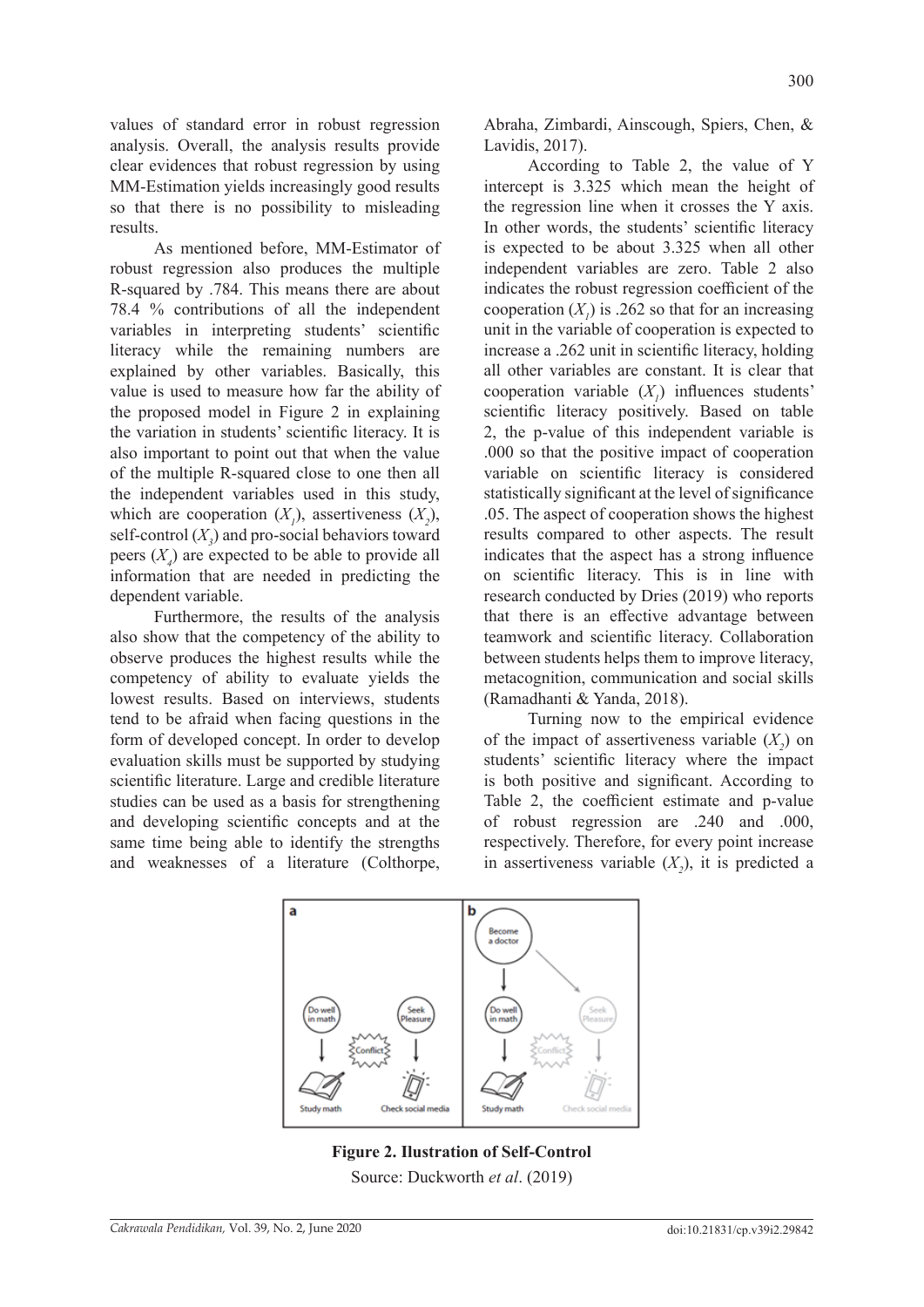.240 point increase in students' scientific literacy when all other variables are constant. The assertiveness aspect has a positive influence on scientific literacy. This is in line with research from Belim & Almedia (2018) which found that assertiveness, clear communication and positivity are important and strategic elements for optimizing literacy.

Furthermore, based on Table 2 it can be seen clearly there is positive and significant impact self-control variable  $(X_3)$  on students' scientific literacy. The robust regression coefficient of the self-control  $(X_3)$  is .249 so that for a point increase in the variable of self-control is predicted to increase students' scientific literacy by .249 when all other variables are constant. Based on Table 2, the *p-value* of this independent variable is .000 so that the positive impact of self-control variable  $(X_3)$  is considered statistically significant at the level of significance .05. Self-control refers to the harmony of thoughts, feelings and actions with a goal that is valued constantly in facing more attractive alternatives (Duckworth, Taxer, Eskreis-Winkler, Galla, & Gross, 2019). Selfcontrol is believed to influence student academic achievement. Ribeiro (2018) illustrates the interaction between high literacy and low selfcontrol, which has a significant impact on academic readiness as shown in Figure 2. Figure 2 explains the following important points, namely (a) studying mathematics and checking social media are mutually exclusive responses. Learning is an academic goal for success in mathematics, while examining social media is a goal for momentary pleasure; (b) doing good in mathematics is related to the student's goal of becoming a doctor, while pleasure is its goal. Thus, self-control imposes impulse to study mathematics while refraining from wanting to check social media (Duckworth *et al*., 2019).

Furthermore, the impact of the last independent variable, which is pro-social behaviors toward peers  $(X_4)$  on students' scientific literacy is also considered statistically significant where the p-value is less than .05. Meanwhile, the coefficient regression is .238 which mean that for every increase point in prosocial behaviors toward peers variable  $(X_4)$  is expected to increase students' scientific literacy by .238 point. This is in line with research conducted by LIorent, Gomez, Farrington, &

Zych (2020) which states that social emotional competence and empathy have interrelated relationships with literacy skills.

Taken together, these results suggest that there is positive as well as significant relationship between students' social behaviors, which are measured by four categories cooperation  $(X<sub>1</sub>)$ , assertiveness  $(X_2)$ , self-control  $(X_3)$  and prosocial behaviors toward peers  $(X_4)$  and their scientific literacy. Comparing these results, from Table 2 it can be seen clearly that the highest and the lowest coefficient estimates are occurred on cooperation  $(X<sub>1</sub>)$  and pro-social behaviors toward peers  $(X_4)$  variables, which are .262 and .238, respectively. Therefore, cooperation variable  $(X<sub>1</sub>)$  has the highest impact on students' scientific literacy while the variable of pro-social behavior toward peers  $(X_4)$  has the lowest impact.

Furthermore, another analysis results reveal that the students' gender and age influence positively their scientific literacy. The coefficient regression of age is .210 which mean that the older the respondents then their scientific literacy are expected to be higher. Meanwhile, the coefficient estimate of students' gender is about .260 therefore for female students, the predicted scientific literacy score is expected to be .260 point higher than for male students. This is very interesting finding because generally, male students are commonly have better scientific literacy (OECD, 2019). But, this result also consistent with the report published by OECD (2019) which states that female students in Indonesia tend to have better scientific literacy compare to male students. Further, level of scientific literacy confidence of students also has positive impact on scientific literacy where the coefficient estimate is 2.181.

Statistics descriptive of the data set indicate almost half of the respondents do not have good confidence about their knowledge as well as ability in mathematics and science. A research conducted by House & Telese (2017) reveals that self-confidence about science is significantly related to science achievement. Students who have high levels of achievement in science can learn faster in science and usually succeed in science. There are only 33% of the participants say they have high level confidence regarding mathematics and sciences knowledge and its applications. The data set also reveal that from the respondents who have a high level of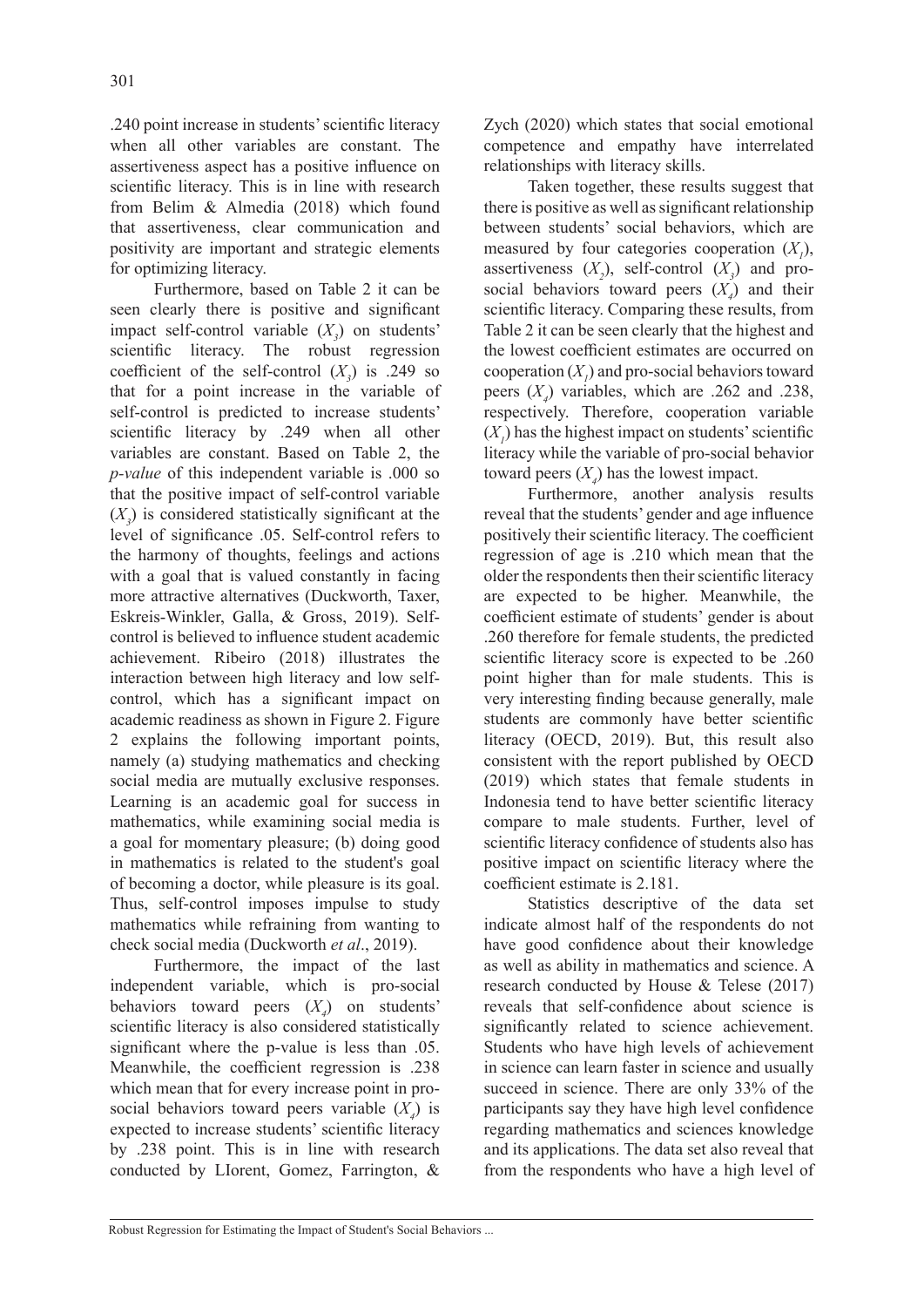confidence, the majority are female students. Furthermore, the statistical analysis indicates that the original data from questionnaires distribution are not normally distributed therefore the traditional OLS method is not appropriate to obtain the accurate regression coefficient (see Table 1). Other than that, figure 4 also reveals that the original data used in this study are contaminated by outliers. These are sufficient reasons to rule out the OLS method and then using robust regression to obtain better estimation results.

As mentioned before that IRWLS approximation is used to determine the iteration in MM-estimation of robust regression for analyzing the impact of students' social behaviors on scientific literacy. The analysis results indicate that the number of IRWLS is 13 iterations to produce the convergent value of the coefficient regression. The convergent value means that there are no changes or very few changes to the regression coefficient from the next iteration. Because of that, the values of standard errors, estimated regression coefficients, and t-test scores and p-values are calculated based on its residuals. This result is in accordance with research conducted by Fox & Weisberg (2011) which states that robust regression produces estimates with a higher level of accuracy compared to the OLS regression.

Summing it up, scientific literacy is fundamental for students in current era because of the importance of science and technology and its application. This study provides empirical evidence in relation between social behaviors and scientific literacy. This study presents an overview of scientific literacy of Indonesian undergraduate students. This is important results that are expected to be used as a reference or a basis for improving science literacy of students in Indonesia by considering their social behaviors.

# **CONCLUSION**

This study analyzes the impact of social behaviors on students' scientific literacy by applying MM-Estimator of robust regression. However, this method is used to overcome the weakness of the OLS regression such as the existence of outliers and non-normal distribution of the data set. The total number of undergraduate students is 200, which are selected randomly at a university in Indonesia. To obtain the empirical results, this study uses as many as four independent variables, which are cooperation, assertiveness, self-control and prosocial behaviors toward peers.

The results reveal that students' social behavior has positive and significant impact on scientific literacy. Furthermore, the four categories of social behavior also indicate to influence both positively and significantly the students' scientific literacy. The results also show that cooperation variable has the highest impact on students' scientific literacy while prosocial behavior toward peers' variable has the lowest impact.

# **ACKNOWLEDGEMENTS**

The author would like to thank the Editors and anonymous reviewers for their generous comments and support during the review process.

# **REFERENCES**

- Alma, O. G. (2011). Comparison of robust regression methods in linear regression. *International Journal Contemporary Mathematical Sciences*, *6*(9), 409-421. http://www.mhikari.com/ijcms-2011/9-12-2011/ almaIJCMS9-12-2011.
- Belim, C., & Almeida, C. V. (2018). Healthy thanks to communicaton: A model of communication competence to optimize helath literacy - assertiveness, clear languange, and positivy. In V. E. Papalois & M. Theodosopoulou (Eds.). O*ptimizing health literacy for improved clinical practice.* Hershey, PA: IGI Global, pp. 124-152. doi:10.4018/978-1-5225-4074- 8.ch008.
- Borghans, L., Golsteyn, B. H., Heckman, J., & Humphries, J. E. (2011). Identification problems in personality psychology. *Personal Individual Differences*, *51*(3), 315-320. doi:10.1016/j.paid.2011.03.029.
	- Bybee, R., McCrae, B., & Barry, R. (2009). PISA 2006: An assessment of scientific literacy. *Journal of Research in Science Teaching*, *48*(6), 862-883. doi:10.1002/ tea.20333.

Colthorpe, K., Abraha, H. M., Zimbardi K.,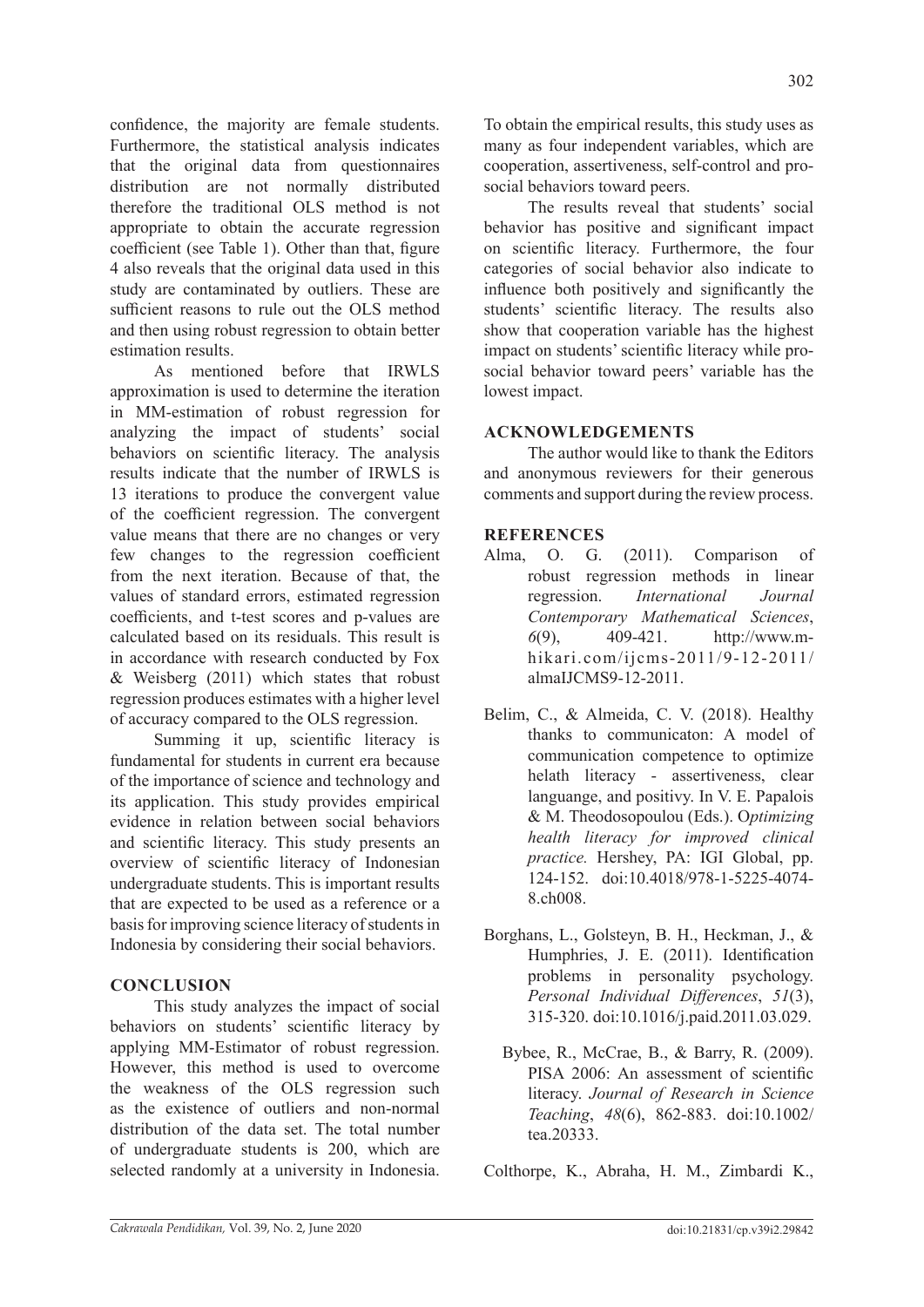advan.00118.2016.

- DeBoer, G. E. (2000). Scientific literacy: Another look at its historical and contemporary meanings and its relationship to science education reform. *Journal of Research in Science Teaching*, *37*(6), 582-601. doi:10.1002/1098- 2736(200008)37:6<582::AID-TEA5>3.0.CO;2-L.
- DeVries, J. M., Rathmann, K., & Gebhardt, M. (2018). How does social behavior relate to both grades and achievement scores? *Frontier Psychology*, *9*(857), 1-8. doi:10.3389/fpsyg.2018.00857.
- Dries, D. R. (2019). Gains in affect and in scientific literacy from peer-led team learning in a literature-based first-semester Biochemistry course. *Biochemistry and Molecular Biology*, *33*(1). doi:10.1096/ fasebj.2019.33.1\_supplement.617.9.
- Duckworth, A. L., Taxer, J. L., Eskreis-Winkler, L., Galla, B. M., & Gross, J. J. (2019). Self-control and academic achievement. *Annual Review of Psychology*, *70*(1), 373-399. doi:10.1146/annurevpsych-010418-103230.
- El Mallah, S. (2014). *Social behavior and academic performance: Examining relations between forms of pro-social behavior and aggression in predicting academic outcomes.* (Thesis, Virginia Polytechnic Institute and State University). http://hdl.handle.net/10919/76942.
- Farrington, C. A., Roderick, M., Allensworth, E., Nagaoka, J., Keyes, T. S., & Johnson, D. W. (2012). *Teaching adolescents to become learners. the role of noncognitive factors in shaping school performance: A critical literature review.* Chicago: University of Chicago Consortium on Chicago School Research.
- Fox, J. (2002). *Bootstrapping robust regression models: Appendix to an R and S-PLUS. companion to applied regression.*  http://cran.r-roject.org/doc/contrib/ FoxCompanion/appendix-bootstrapping. pdf.
- Fox, J. & Weisberg, S. (2011). *An R companion to applied regression* (2nd ed). Thousand Oaks, CA, Sage.
- Gaševic, D., Zouaq, A., & Janzen, R. (2013). "Choose your classmates, your GPA is at stake!" The association of cross-class social ties and academic performance. *American Behavioral Scientist*, *57*(10), 1460-1479. doi:10.1177/0002764213479362.
- House, J. D., & Telese, J. A. (2017). Confidence in science and achievement outcomes of fourth-grade students in Korea: Results from the TIMSS 2011 assessment. *Project Innovation*, *137*(4), 389-392. https://www.ingentaconnect.com/content/ prin/ed/2017/00000137/00000004/ art00004#Refs.
- Lechner, C., Danner, D., & Rammstedt, B. (2017). How is personality related to intelligence and achievement? A replication and extension of Borghans et al. and Salkever. *Personality and Individual Differences, 111*(June), 86-91. doi:10.1016/j.paid.2017.01.040.
- LIorent, V. J., Gomez, A. L., Farrington, D. P., & Zych, I. (2020). Social and emotional competencies and empathy as predictors of literacy competence. *Psicothema*, *32*(1), 47-53. doi:10.7334/psicothema2019.106.
- Macan, T. H., Shahani, C., Dipboye, R. L., & Phillips, A. P. (1990). College students' time management: Correlations with academic performance and stress. *Journal Education Psychology*, *82*(4), 760-768. doi:10.1037/0022-0663.82.4.760.
- Maienschein, J. (1998). Scientific literacy. *Science*, *281*(5379), 917. doi:10.1126/ science.281.5379.917.
- NRC (National Research Council). (1996). *National science education standards*.